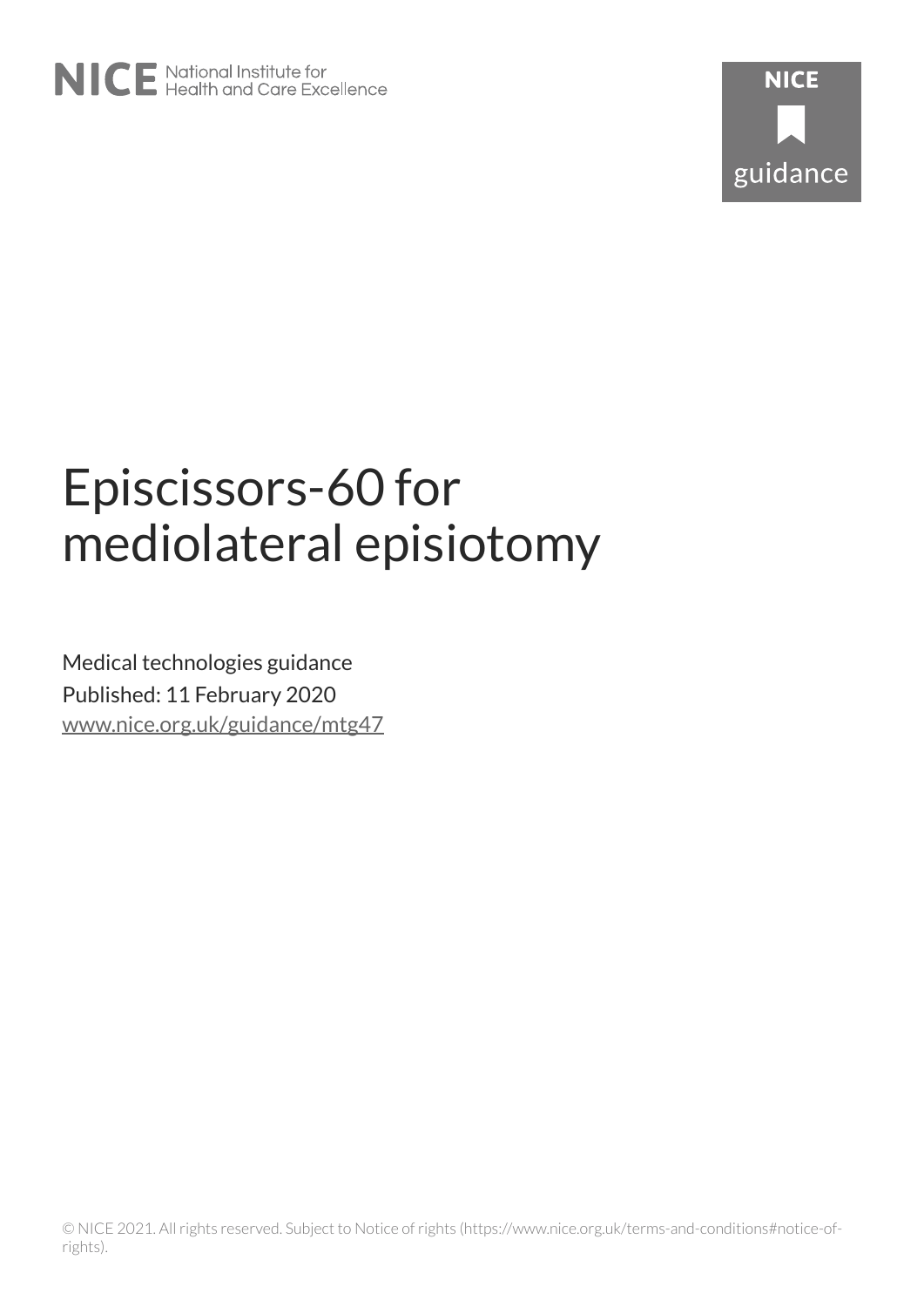# Your responsibility

This guidance represents the view of NICE, arrived at after careful consideration of the evidence available. When exercising their judgement, healthcare professionals are expected to take this guidance fully into account. However, the guidance does not override the individual responsibility of healthcare professionals to make decisions appropriate to the circumstances of the individual patient, in consultation with the patient and/or guardian or carer.

Commissioners and/or providers have a responsibility to implement the guidance, in their local context, in light of their duties to have due regard to the need to eliminate unlawful discrimination, advance equality of opportunity, and foster good relations. Nothing in this guidance should be interpreted in a way that would be inconsistent with compliance with those duties.

Commissioners and providers have a responsibility to promote an environmentally sustainable health and care system and should [assess and reduce the environmental impact of implementing](https://www.nice.org.uk/about/who-we-are/sustainability)  [NICE recommendations w](https://www.nice.org.uk/about/who-we-are/sustainability)herever possible.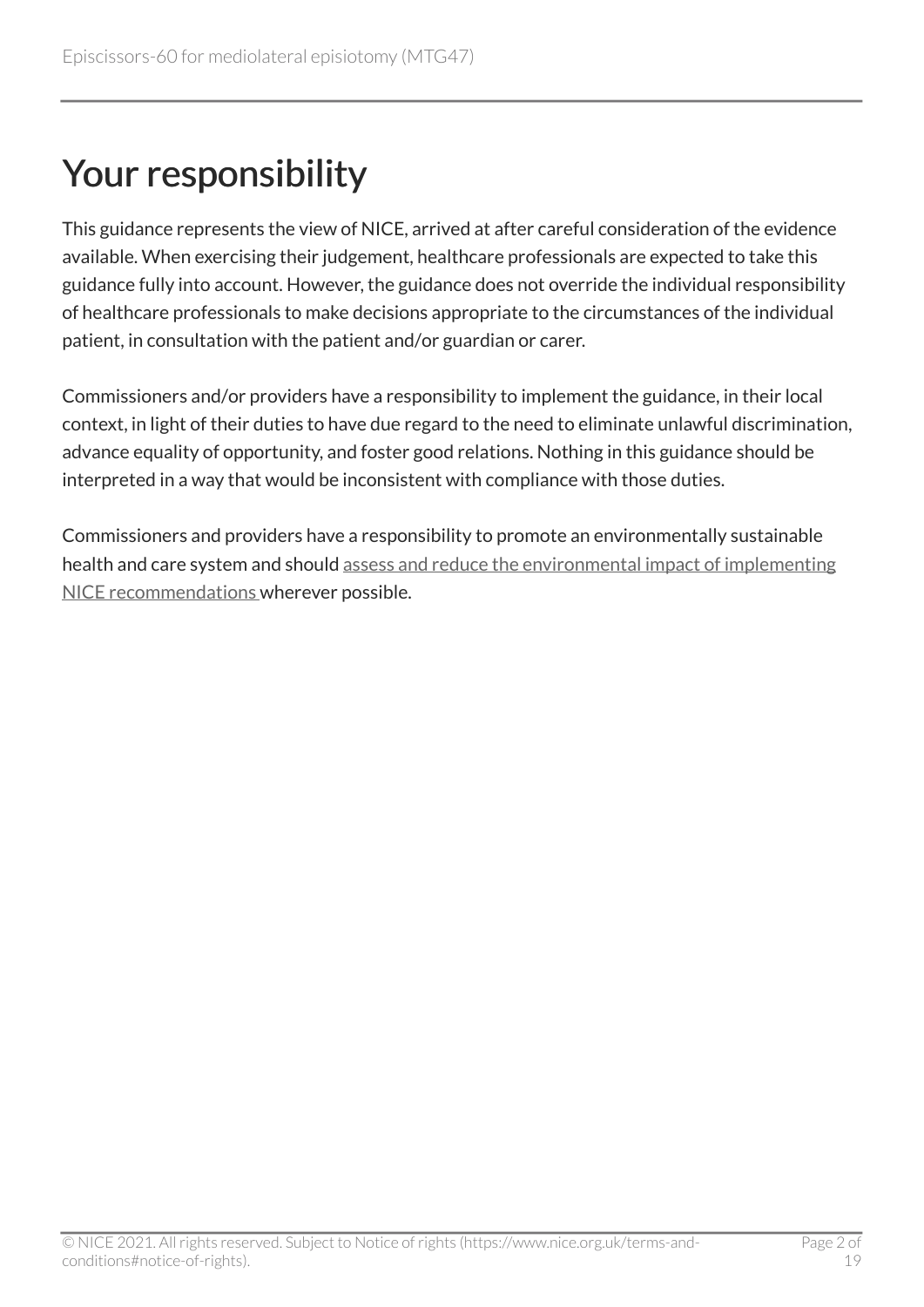# **Contents**

|                                                                                                                                                                                                                                                                                                                                                                                                                                                                                                                | $\overline{4}$ |
|----------------------------------------------------------------------------------------------------------------------------------------------------------------------------------------------------------------------------------------------------------------------------------------------------------------------------------------------------------------------------------------------------------------------------------------------------------------------------------------------------------------|----------------|
|                                                                                                                                                                                                                                                                                                                                                                                                                                                                                                                | 5              |
|                                                                                                                                                                                                                                                                                                                                                                                                                                                                                                                | 6              |
|                                                                                                                                                                                                                                                                                                                                                                                                                                                                                                                | 6              |
|                                                                                                                                                                                                                                                                                                                                                                                                                                                                                                                | 8              |
| 10                                                                                                                                                                                                                                                                                                                                                                                                                                                                                                             |                |
|                                                                                                                                                                                                                                                                                                                                                                                                                                                                                                                | 10             |
|                                                                                                                                                                                                                                                                                                                                                                                                                                                                                                                | 12             |
|                                                                                                                                                                                                                                                                                                                                                                                                                                                                                                                | 13             |
|                                                                                                                                                                                                                                                                                                                                                                                                                                                                                                                | 14             |
| $\begin{minipage}[c]{0.9\linewidth} \textbf{Training} \end{minipage}[ex>{\color{red}i} \begin{minipage}[c]{0.9\linewidth} \textbf{Transp} \end{minipage}[ex>{\color{red}i} \begin{minipage}[c]{0.9\linewidth} \textbf{Transp} \end{minipage}[ex]{\color{red}i} \begin{minipage}[c]{0.9\linewidth} \textbf{Transp} \end{minipage}[ex]{\color{red}i} \begin{minipage}[c]{0.9\linewidth} \textbf{Transp} \end{minipage}[ex]{\color{red}i} \begin{minipage}[c]{0.9\linewidth} \textbf{Transp} \end{minipage}[ex]{$ | 14             |
|                                                                                                                                                                                                                                                                                                                                                                                                                                                                                                                | 15             |
|                                                                                                                                                                                                                                                                                                                                                                                                                                                                                                                | 16             |
|                                                                                                                                                                                                                                                                                                                                                                                                                                                                                                                | 16             |
|                                                                                                                                                                                                                                                                                                                                                                                                                                                                                                                | 16             |
|                                                                                                                                                                                                                                                                                                                                                                                                                                                                                                                | 17             |
|                                                                                                                                                                                                                                                                                                                                                                                                                                                                                                                | 18             |
|                                                                                                                                                                                                                                                                                                                                                                                                                                                                                                                | 18             |
|                                                                                                                                                                                                                                                                                                                                                                                                                                                                                                                | 18             |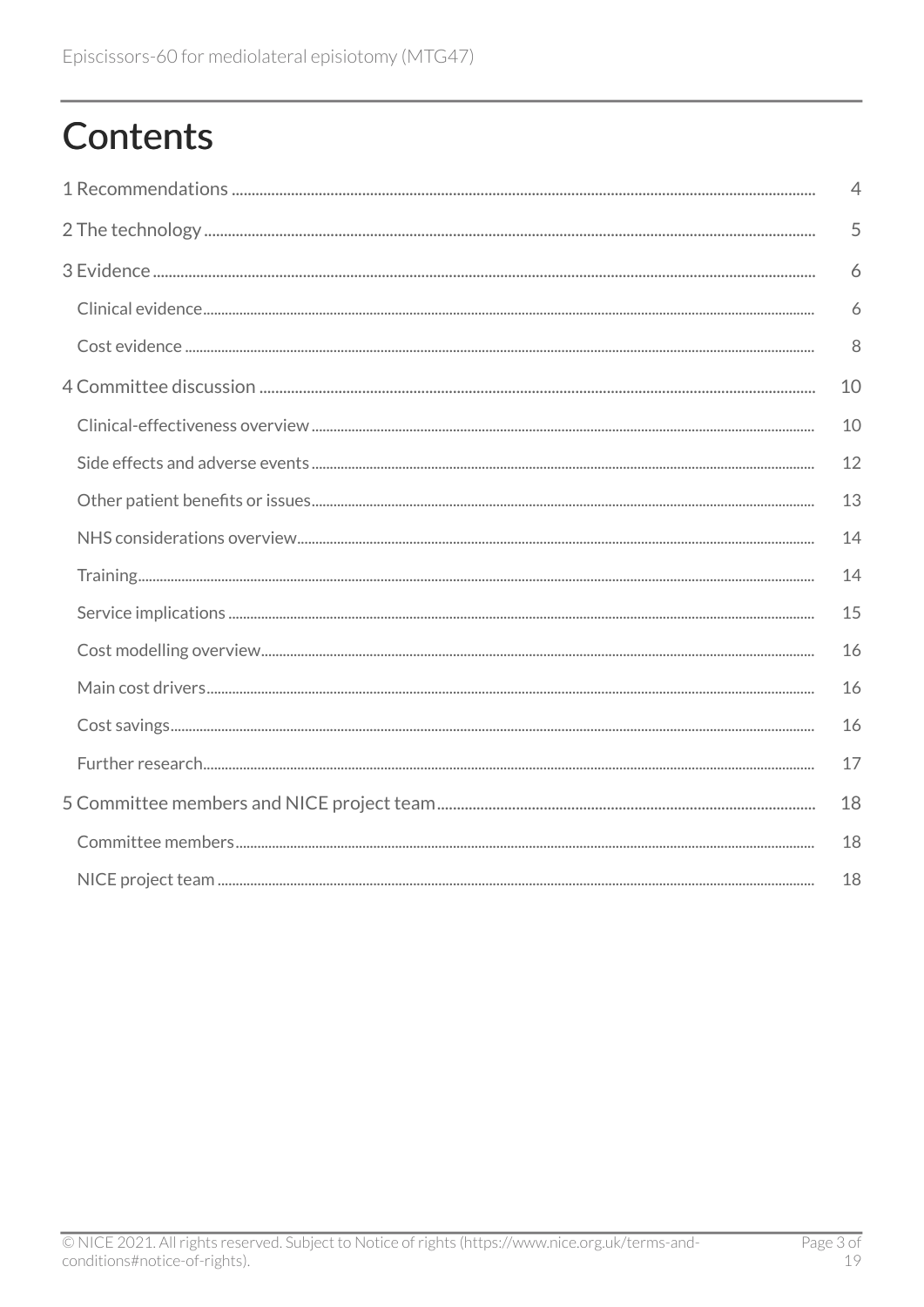This guidance replaces MIB33.

## <span id="page-3-0"></span>1 Recommendations

- 1.1 Episcissors-60 show promise for mediolateral episiotomy. But there is currently not enough evidence to support the case for routine adoption in the NHS.
- 1.2 Research is recommended to address uncertainties about the efficacy and safety of using Episcissors-60. This research should:
	- determine if using Episcissors-60 in addition to other care bundle measures is more effective in achieving an optimal episiotomy angle and in preventing episiotomyrelated obstetric anal sphincter injuries (OASI) than standard episiotomy scissors
	- include patient-reported outcome measures
	- address potential equality considerations by ensuring patients at greatest risk of OASI are recruited
	- determine the relative cost of using Episcissors-60 compared with standard episiotomy scissors.

#### Why the committee made these recommendations

Episcissors-60 are adapted surgical scissors. They are used to guide and make a cut between the vagina and anus (episiotomy) at an optimal angle (45 to 60 degrees to the midline, according to [NICE's guideline on intrapartum care\)](https://www.nice.org.uk/guidance/cg190) during delivery. This is called a guided mediolateral episiotomy.

Cutting at the optimal angle is important to reduce the chance of OASI, which can have severe longterm effects, such as faecal incontinence.

Because not much good evidence is available, it is recommended that new studies are done to determine with more certainty whether Episcissors-60 are better than standard scissors, when used with other best-practice care measures to prevent OASI (such as the [Royal College of](https://www.rcog.org.uk/OASICareBundle) [Obstetricians and Gynaecologists OASI care bundle\)](https://www.rcog.org.uk/OASICareBundle).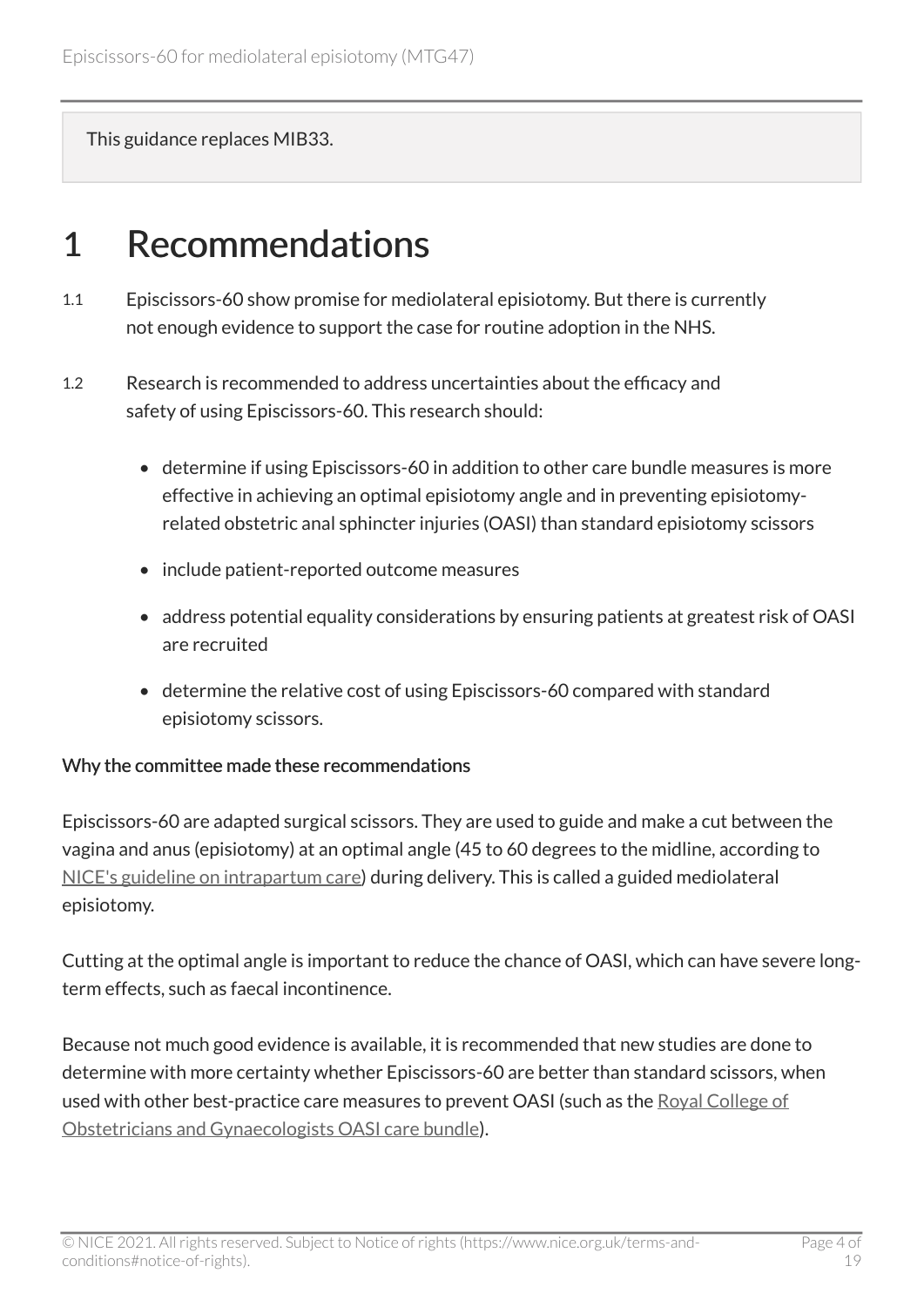# <span id="page-4-0"></span>2 The technology

| <b>Technology</b>                                     | Episcissors-60 are adapted surgical scissors used to perform an incision for<br>mediolateral episiotomies. The scissors have 5 cm long blades with a guide limb<br>mounted at the blade pivot point and angled at 60 degrees from the blades. A<br>cutting angle of 60 degrees is ensured by pointing the guide limb towards the anus<br>in the vertical perineal midline.<br>Episcissors-60 are available in reusable and single-use disposable (available from<br>June 2019) versions. |  |
|-------------------------------------------------------|------------------------------------------------------------------------------------------------------------------------------------------------------------------------------------------------------------------------------------------------------------------------------------------------------------------------------------------------------------------------------------------------------------------------------------------------------------------------------------------|--|
| Innovative<br>aspects                                 | Episcissors-60 are designed to achieve a mediolateral cut at 60 degrees to the<br>perineal midline, so preventing inaccurate visual estimation of the cutting angle.<br>The device aims to reduce the incidence of obstetric anal sphincter injuries (OASI).<br>Episcissors-60 are an alternative to current standard episiotomy scissors when<br>visual estimation of the cutting angle is required.                                                                                    |  |
| Intended<br>use                                       | Episcissors-60 are intended for use in women who have a clinical need for an<br>episiotomy, such as for instrumental deliveries or in cases of suspected fetal<br>compromise.<br>Episcissors-60 are intended to be used by obstetricians or midwives. The use of<br>Episcissors-60 does not need any special training measures.                                                                                                                                                          |  |
| Costs                                                 | The cost of single-use disposable Episcissors-60 is £16 (excluding VAT). The<br>reusable Episcissors-60 were priced at £320 (excluding VAT).                                                                                                                                                                                                                                                                                                                                             |  |
| For more details, see the website for Episcissors-60. |                                                                                                                                                                                                                                                                                                                                                                                                                                                                                          |  |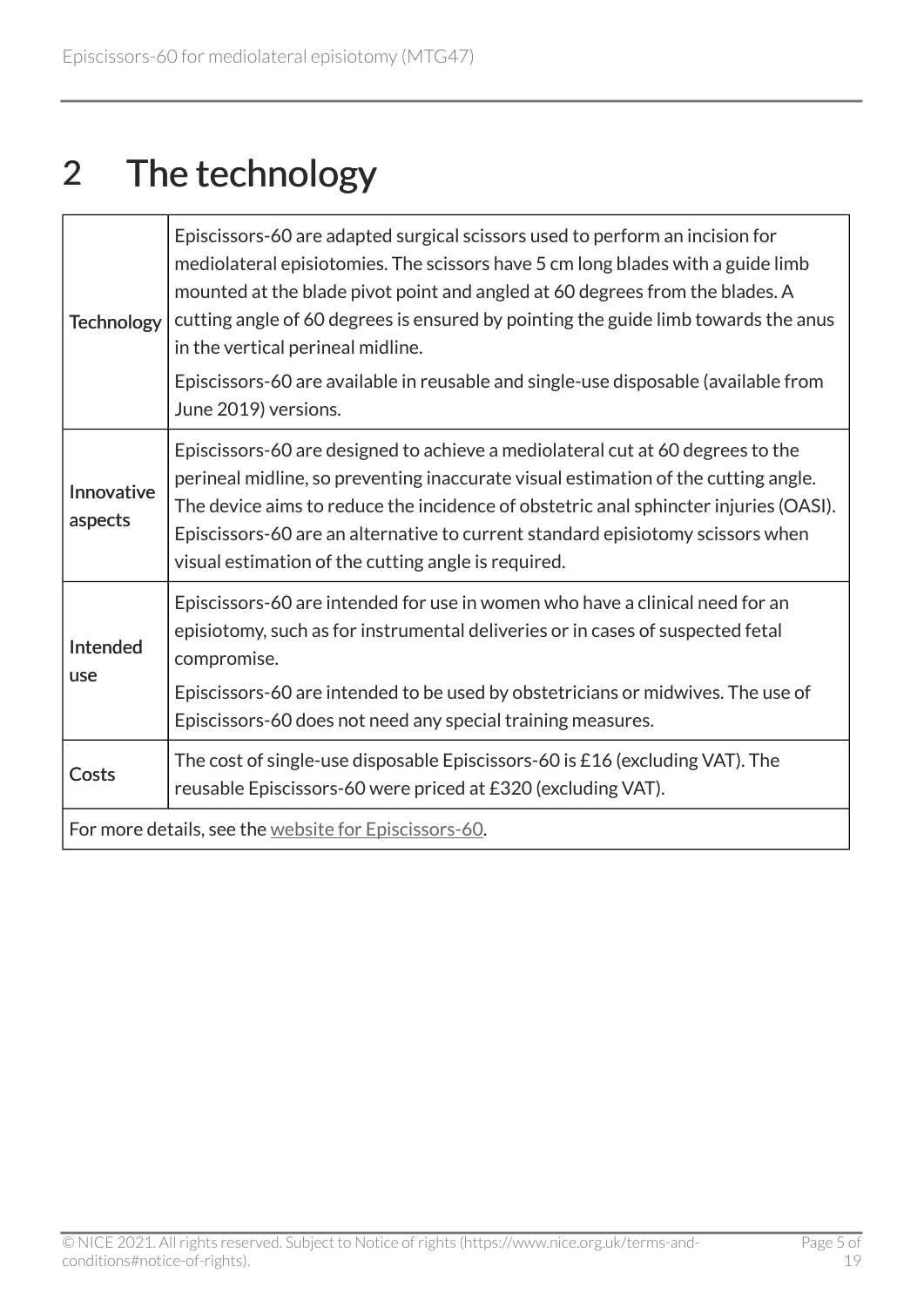# <span id="page-5-0"></span>3 Evidence

## <span id="page-5-1"></span>Clinical evidence

### The evidence for Episcissors-60 is limited in quality and quantity and relates only to the reusable Episcissors-60

- 3.1 The clinical evidence for reusable Episcissors-60 comprises 8 published studies and 3 unpublished studies:
	- 1 systematic review and meta-analysis (Divakova et al. 2019; included studies are van Roon et al. 2015, Sawant et al. 2015, Lou et al. 2016 and Mohiudin et al. 2018)
	- 1 systematic review (Cole et al. 2019; included studies are Freeman et al. 2014, Patel et al. 2014, van Roon et al. 2015, Sawant et al. 2015 and Mohiudin et al. 2018)
	- 1 proof of concept study (Freeman et al. 2014)
	- 1 case series (Patel et al. 2014)
	- 1 cohort study (Sawant et al. 2015)
	- 3 before and after studies (van Roon et al. 2015, Mohiudin et al. 2018, Ayuk et al. 2019)
	- 2 abstracts (Farnworth et al. 2019, Condell et al. 2017)
	- 1 observational study (Lou et al. 2016).

The evidence includes patients who had a mediolateral episiotomy with reusable Episcissors-60 or standard episiotomy scissors. Two studies introduced reusable Episcissors-60 with other care measures (see [sections 4.3 and 4.4\)](#page-10-0), which makes it difficult to ascertain the impact of reusable Episcissors-60 alone on the rate of obstetric anal sphincter injuries (OASI). All of the studies used only the reusable version of Episcissors-60, so there is no evidence evaluating the single-use disposable version of Episcissors-60. For full details of the clinical evidence, see section 3 of the external assessment centre's (EAC) assessment report in the [supporting documents –](https://www.nice.org.uk/guidance/mtg47/documents)  [committee papers](https://www.nice.org.uk/guidance/mtg47/documents).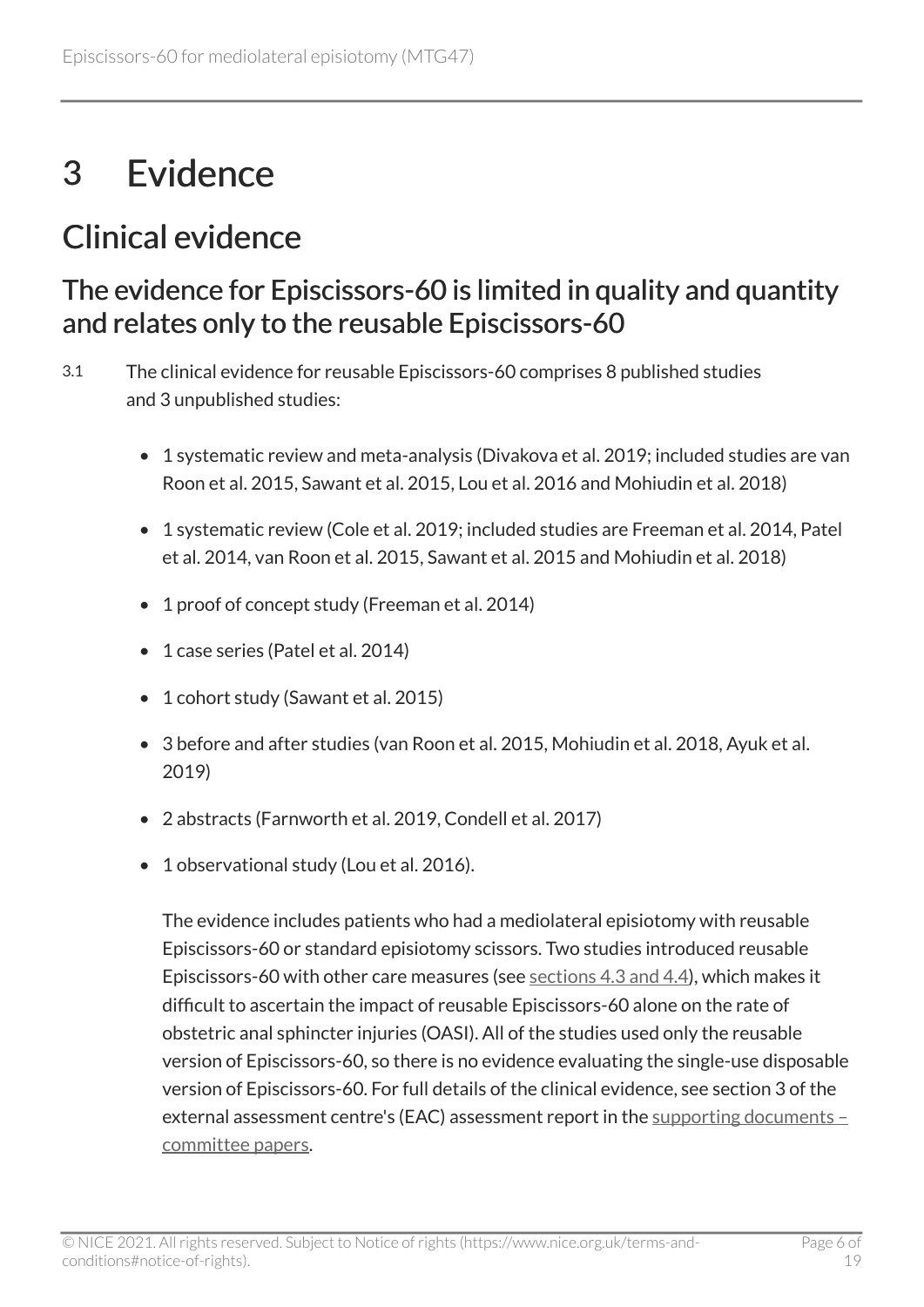### The evidence base is limited to a small number of noncomparative studies and before and after studies with a high risk of bias

3.2 The EAC assessed the quality of the evidence base as very low. This is primarily because there are no randomised trials, only observational studies, 3 of which had no comparator group or information on the comparator. There is a high risk of bias because outcomes were measured differently across the studies, and most studies did not report the 'before' data for accurate comparison. In addition, not all studies reported who carried out the episiotomies and suturing after delivery.

### The studies suggest that using reusable Episcissors-60 results in reliable post-delivery suture angles

3.3 Four studies reported a median or mean post-delivery suture angle within a 40 to 60 degree range with reusable Episcissors-60. In one before and after study (van Roon et al. 2015) it was reported that 100% of midwives and 86% of doctors achieved a post-delivery suture angle between 40 and 60 degrees when using reusable Episcissors-60. However, this is based on only 76 episiotomies, limiting its reliability. Furthermore, no comparable data were reported for the 'before' period so no comment can be made on whether this outcome represented a significant change from previous practice with standard scissors.

### Episcissors-60 as part of a care bundle may reduce OASI rates in women who have an episiotomy

3.4 Pooled analysis suggests no significant reduction in OASI rates in women who had an episiotomy with reusable Episcissors-60 compared with standard episiotomy scissors. However, pooled results of 2 studies that included using reusable Episcissors-60 with a care bundle showed a significant reduction in OASI rates in women with an episiotomy.

## Studies suggest that Episcissors-60 may result in more episiotomies

3.5 Pooled analysis suggests that rates of episiotomies could increase by between 1% and 4% (absolute increase) with using Episcissors-60. However the result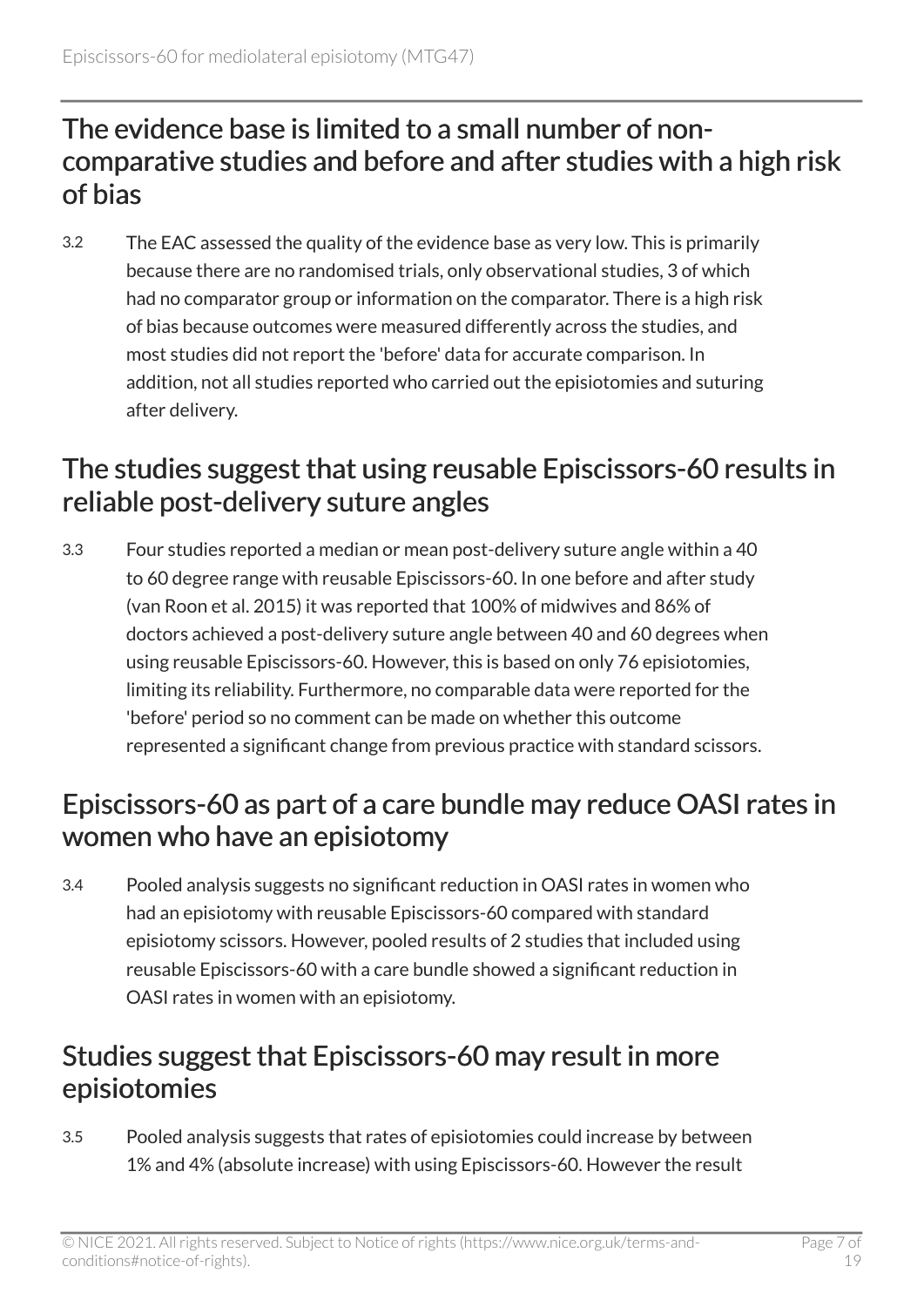was not statistically significant.

### Episcissors-60 may result in a larger incision and increased blood loss in some patients

3.6 One study (Sawant et al. 2015) reported that the episiotomy incision was longer with reusable Episcissors-60 than with standard scissors. One study (Ayuk et al. 2019) reported an increase in the estimated mean delivery blood loss by approximately 50 ml after reusable Episcissors-60 were introduced. For full details of the adverse events, see section 3.7 of the EAC's assessment report in the [supporting documents – committee papers](https://www.nice.org.uk/guidance/mtg47/documents).

## The evidence for reusable Episcissors-60 is broadly generalisable to NHS practice

3.7 Most studies were done in the UK, providing directly applicable evidence for using reusable Episcissors-60 in the NHS. Two studies, a comparative cohort study and a non-comparative case series study, were in Indian hospitals. The EAC stated that women of Asian family origin may be at higher risk of OASI because of a shorter perineal body length, so those studies may also be applicable to the UK.

## <span id="page-7-0"></span>Cost evidence

### The company's cost model shows that using Episcissors-60 is cost saving on a cost per birth basis in an all-births population

3.8 The company created a de novo cost analysis using a simple decision tree model. The model had a single decision node: using Episcissors-60 or standard scissors, leading to 2 outcomes: an OASI repair or no OASI repair. The time horizon was 1 year. The company's model showed that using Episcissors-60 saves £20.67 per birth based on all births. Costs were based on the cost of single-use disposable standard episiotomy scissors and a cost per use of reusable Episcissors-60. For full details of the cost evidence, see section 4 of the EAC's assessment report in the [supporting documents – committee papers](https://www.nice.org.uk/guidance/mtg47/documents)).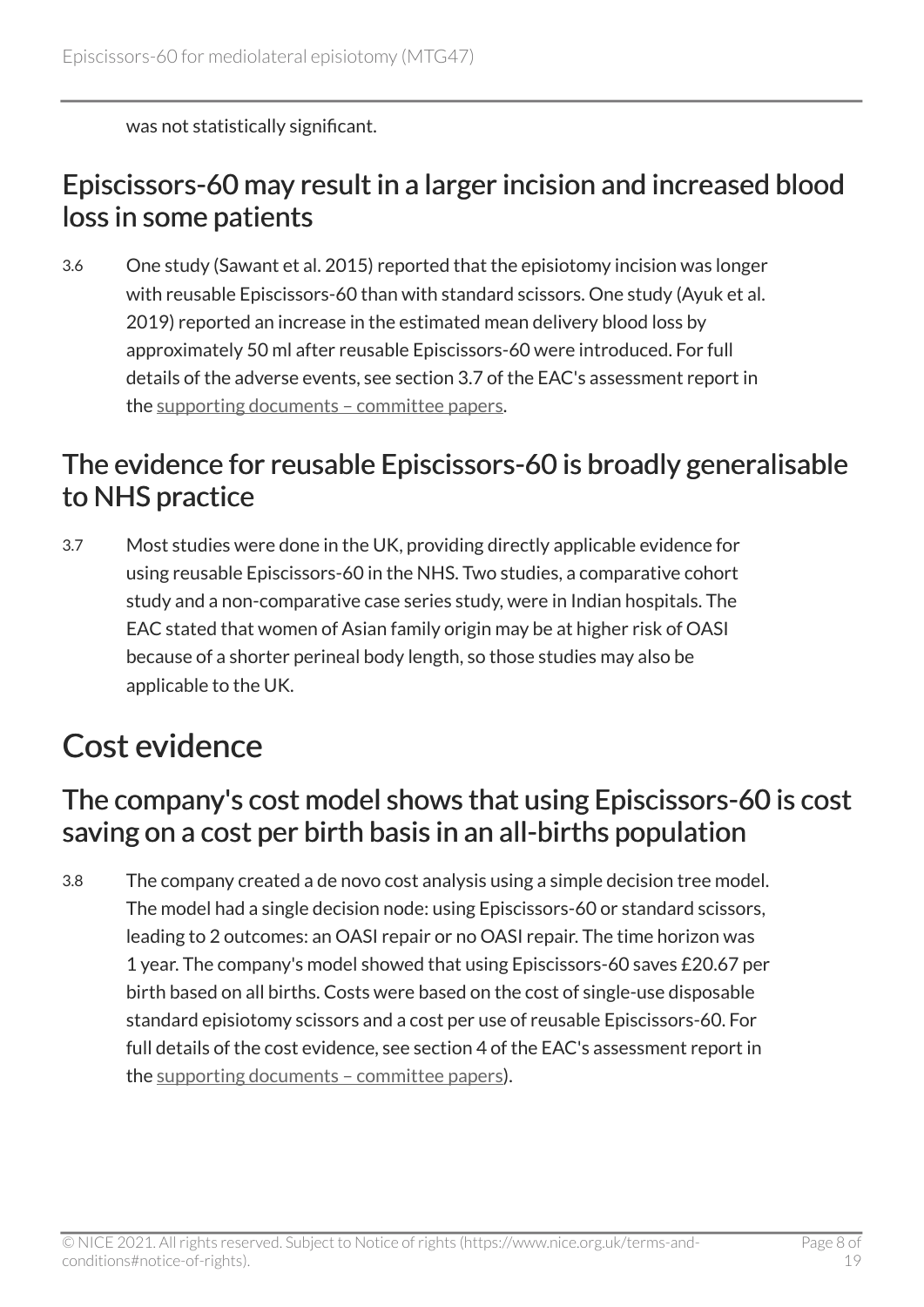## The EAC's revised model also shows Episcissors-60 as cost saving in an episiotomy-only population

3.9 The EAC agreed with the company's model structure, but did not agree with all the model inputs. The EAC suggested that the population should be confined to those having an episiotomy as opposed to all births, and the incidence of OASI should be for episiotomy births and not all births. The EAC's revised model shows that using Episcissors-60 saves £30.70 per patient.

## Sensitivity analyses suggest that any cost savings with Episcissors-60 are driven by the baseline OASI rate

- 3.10 Assuming reduced OASI rates with Episcissors-60 compared with standard scissors, the EAC's sensitivity analysis showed that the cost analysis was most sensitive to the rate of OASI in the comparator (standard scissors) arm. The lower the baseline OASI rate, the less effect Episcissors-60 have on OASI rates and the lower the expected cost savings. The EAC base case comparator OASI rate was 5.1%. If the OASI rate in the comparator group is reduced in the model to 4%, then Episcissors-60 are cost incurring by £1.81 per patient per birth by episiotomy. If the OASI rate in the comparator group is increased in the model to 7%, Episcissors-60 are cost saving by £63.21.
- 3.11 It was uncertain whether or not additional length of stay attributed to OASI should be included in the cost model. Additional analysis assessed the impact of including length of stay or not on the difference in total costs. Excluding the cost of an excess length of stay attributable to OASI from the cost model results in reduced cost savings associated with Episcissors-60.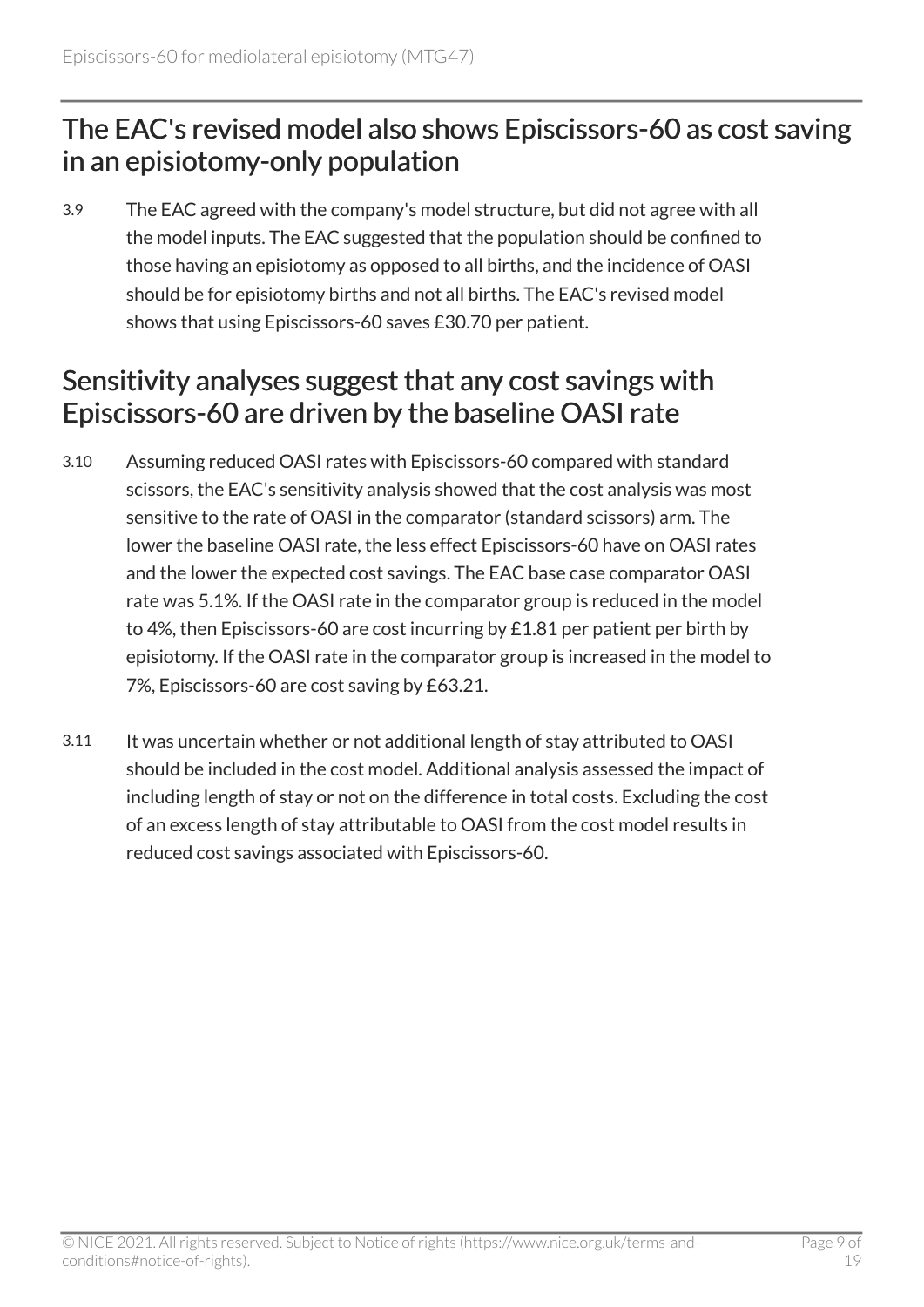# <span id="page-9-0"></span>4 Committee discussion

## <span id="page-9-1"></span>Clinical-effectiveness overview

### Evidence for the clinical effectiveness of reusable Episcissors-60 is uncertain

4.1 The committee noted that the evidence for clinical benefit with reusable Episcissors-60 is uncertain. Published evidence and the opinions of experts indicate that they are easy to use. But their impact on the incidence of obstetric anal sphincter injuries (OASI) after episiotomy is uncertain. The clinical experts explained that several factors make an injury more likely. The committee noted that some of the studies introduced reusable Episcissors-60 at the same time as a care bundle of other measures of optimal care to reduce the risk of OASI. The evidence shows that when these studies are excluded from a pooled analysis, there was no difference in the incidence of OASI between women who had episiotomies using reusable Episcissors-60 and standard scissors. Given this, as well as the low quality and heterogenous nature of the studies available, the committee concluded that the impact of reusable Episcissors-60 alone on OASI rates could not be determined with certainty on the basis of the current evidence, and further research is needed.

## Evidence on using the single-use disposable version of Episcissors-60 is needed

4.2 The committee noted that all of the published studies used the reusable Episcissors-60. The company stated that the differences between the 2 versions are that reusable Episcissors-60 have gold handles and tungsten carbide blades. These components are not in the single-use disposable version. The committee considered that the evidence cannot be extrapolated to the single-use disposable version. The committee concluded, therefore, that further evidence assessing the relative merits of the single-use disposable Episcissors-60 compared with standard scissors is also needed.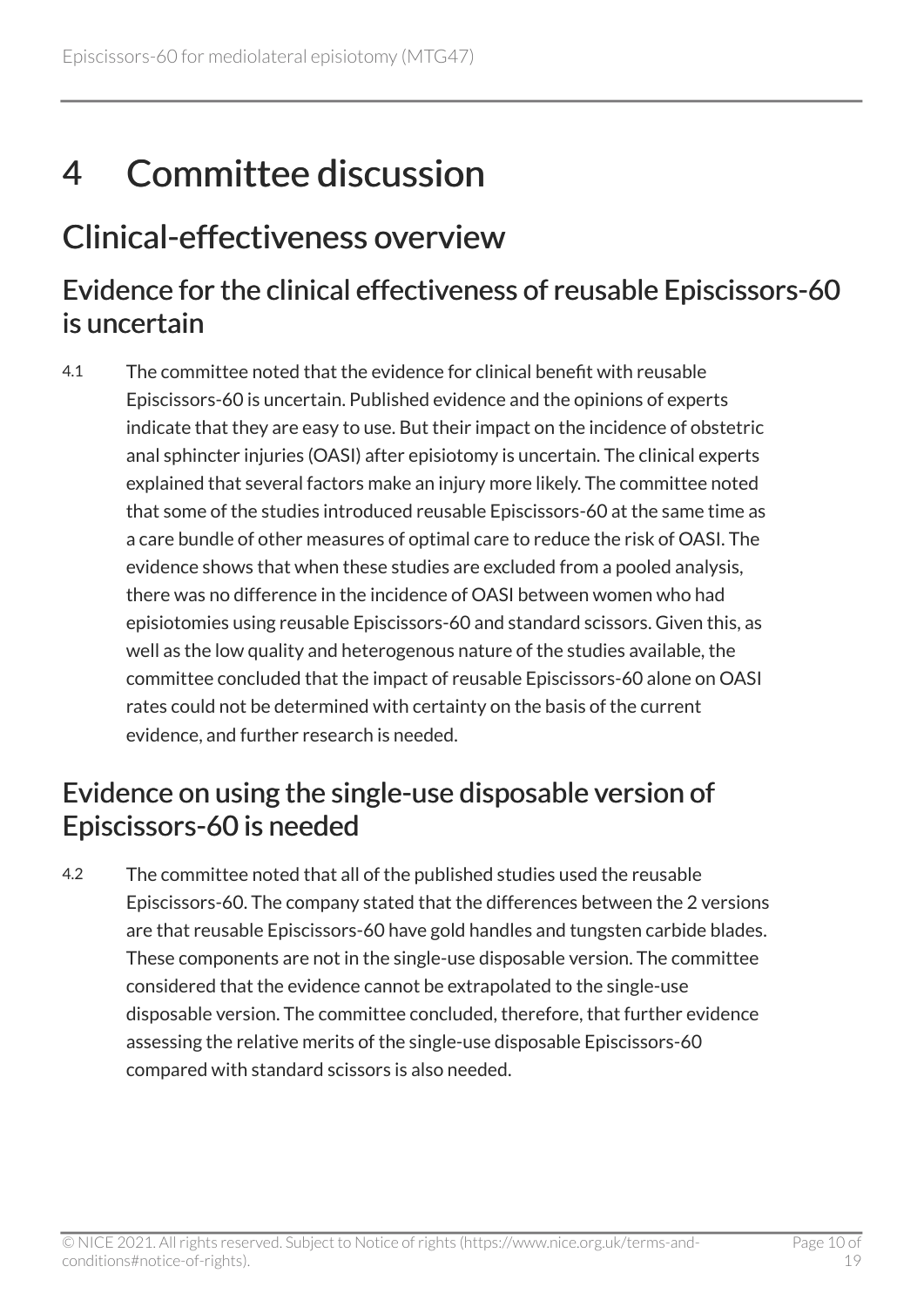## <span id="page-10-0"></span>More evidence is needed to assess the impact of Episcissors-60 over and above standard bundles of care

- 4.3 The clinical experts explained that the Royal College of Midwives and the Royal College of Obstetricians and Gynaecologists (RCOG) published a list of evidence-based measures in 2017 to reduce the risk of OASI (the [OASI care](https://www.rcog.org.uk/OASICareBundle) [bundle](https://www.rcog.org.uk/OASICareBundle)). These have been incorporated since then across the NHS as part of routine care. These measures are instituted before, during and after birth and include:
	- providing antenatal information to women
	- performing a mediolateral episiotomy when indicated at 60 degrees at crowning
	- using manual perineal protection during all vaginal births
	- doing a perineal examination (including a per rectum examination) after childbirth.
- 4.4 The [RCOG's Third- and fourth-degree perineal tears, management \(green-top](https://www.rcog.org.uk/en/guidelines-research-services/guidelines/gtg29/) [guideline no. 29\)](https://www.rcog.org.uk/en/guidelines-research-services/guidelines/gtg29/) provides different evidence-based guidance to aid good clinical practice in the diagnosis, management and treatment of OASI, including:
	- providing information to women that the evidence for the protective effect of episiotomy is conflicting
	- considering the use of mediolateral episiotomy in instrumental deliveries
	- performing mediolateral episiotomies at 60 degrees away from the midline when the perineum is distended.

The guidance also states that perineal protection at crowning can be protective and warm compression during the second stage of labour reduces the risk of OASI.

4.5 The experts explained that, if implemented, Episcissors-60 would be used for the episiotomy as part of the standard RCOG OASI care bundle to reduce the incidence of OASI. The committee proposed that further evidence exploring the possible benefits of using Episcissors-60 compared with standard episiotomy scissors, in addition to the standard bundle of care, is needed to identify any additional incremental clinical benefits.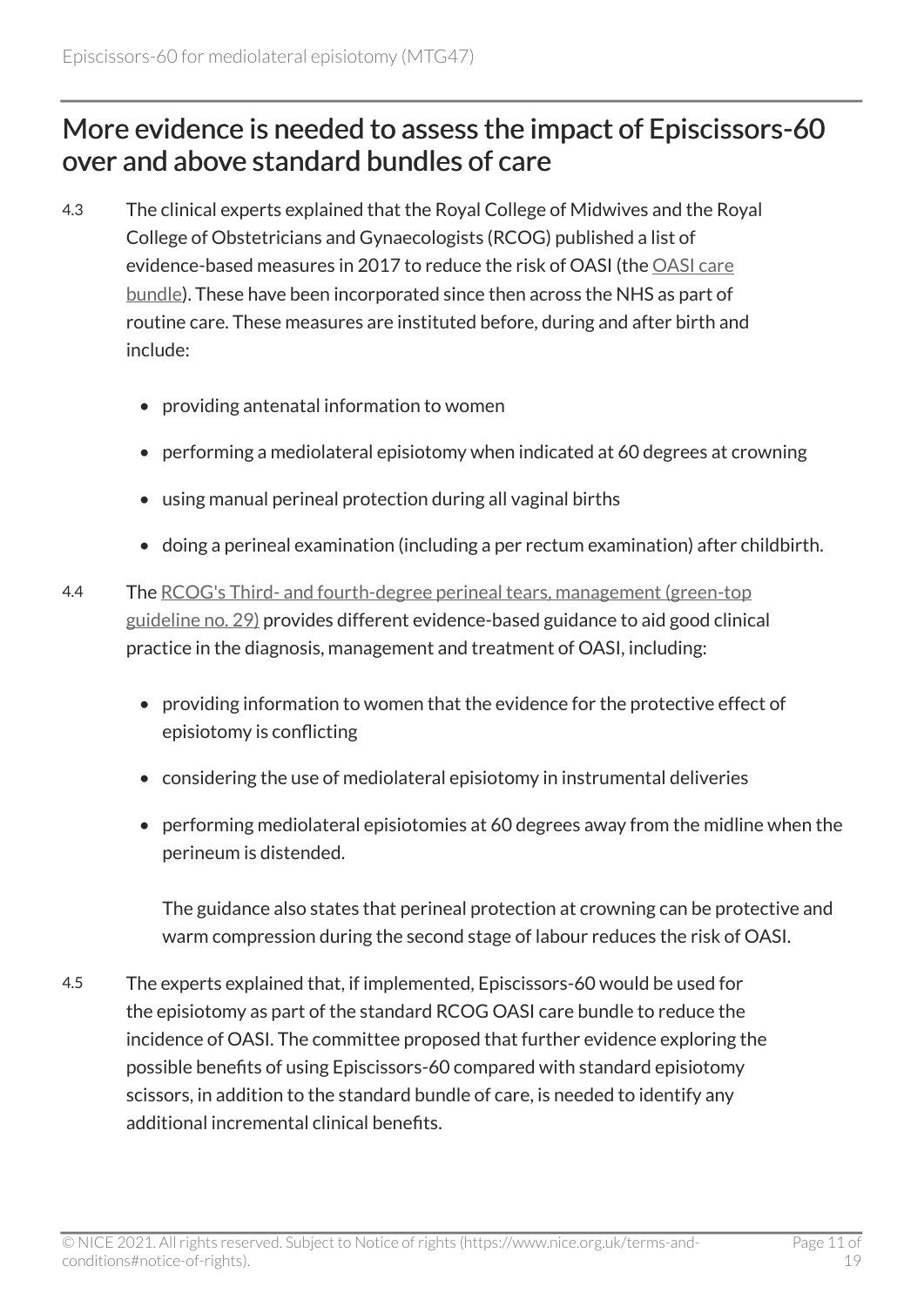## <span id="page-11-0"></span>Side effects and adverse events

## Episcissors-60 may result in a longer episiotomy cut

4.6 The external assessment centre (EAC) considered that the evidence reporting a longer episiotomy cut with reusable Episcissors-60 than with standard scissors is limited and of poor quality. The company stated that reusable and single-use disposable Episcissors-60 have a blade length of 5 cm, and this is the same as for standard scissors. The clinical experts noted that the length of cut using standard scissors may be reduced by using less of the blade, allowing clinicians to make as small a cut as is needed. The experts were unsure if this would also be possible in a reliable way using Episcissors-60, and stated that the ability to alter the length of the cut may depend on clinical experience. The committee concluded that the length of the episiotomy incision should be addressed in future studies.

## Episcissors-60 may result in increased blood loss

4.7 One study reported an increase in estimated delivery blood loss of approximately 50 ml per use after reusable Episcissors-60 were introduced. One clinical expert, who was involved in the trial, explained that this outcome was added to the study after anecdotal reports from clinicians that using reusable Episcissors-60 appeared to be associated with an increase in blood loss and a need for earlier suturing in some cases to seal bleeding points. The clinical expert was unsure about the clinical significance of this level of increased blood loss. The clinical expert also explained that estimating blood loss under these clinical circumstances is difficult and that the different centres involved in the study measured it differently. The EAC noted that this was not a predetermined outcome in the study in question and that blood loss is not reported as an outcome in any of the other studies. The committee concluded therefore that this finding should be interpreted with caution but is something that could be explored further in future studies.

### The episiotomy angle alone is not a good surrogate marker for the likely risk or outcome of an OASI

4.8 The clinical experts explained that angle of incision to the midline at the time of delivery does not always correlate closely with the post-delivery suture angle because of the anatomical distension that results from the passage of the baby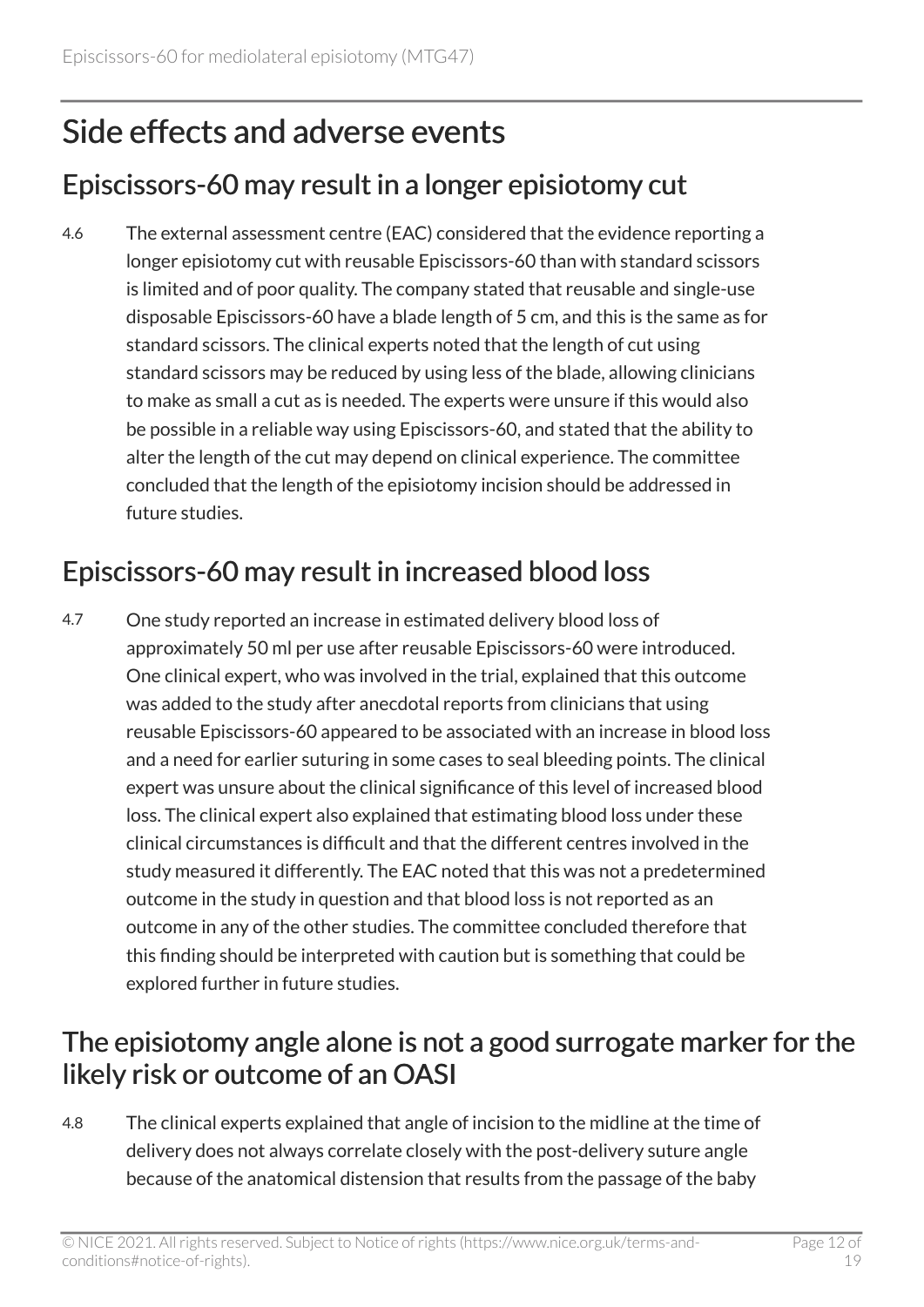at the time of the episiotomy. Furthermore, they explained that in addition to the episiotomy angle, there are a number of other important factors which influence the rate of OASI. These include the timing and speed of delivery, the perineal body length, and whether the mother has given birth before. The committee concluded therefore that the post-delivery suture angle alone cannot be regarded as a reliable surrogate for either the risk or outcome of an OASI.

## Diagnosing an OASI can be difficult and may be subjective

4.9 The clinical experts explained that, although there is a clear written definition of different levels of OASI, in practice it is subjective and often difficult to determine. The clinical experts highlighted that it is particularly difficult to differentiate between a 3b and 3c degree tear. This may be one compounding factor that influences the heterogenous rates of OASI in different populations and studies.

## <span id="page-12-0"></span>Other patient benefits or issues

#### The risk of OASI is determined by a number of factors that raise important equalities considerations

4.10 A number of equalities considerations are relevant to the risk of OASI. Older women, women with a short perineal body length (such as those of Asian family origin), and women who have undergone female genital mutilation may be at increased risk of OASI (although the last is uncertain from the evidence available). The clinical experts explained that women at higher risk of OASI may need an earlier episiotomy. Age, sex, pregnancy, race and disability are protected characteristics under the Equality Act 2010. The committee concluded that research is needed in those at greatest risk to address potential equality considerations.

## There are no data on patient-reported outcome measures

4.11 There is currently no evidence reporting the experiences of women who have had an episiotomy using Episcissors-60, even though OASI repair may impact sexual function and quality of life. The committee concluded that patientreported outcome measures, including patient-reported experience measures to assess the impact of the process of care on the patient's experience, should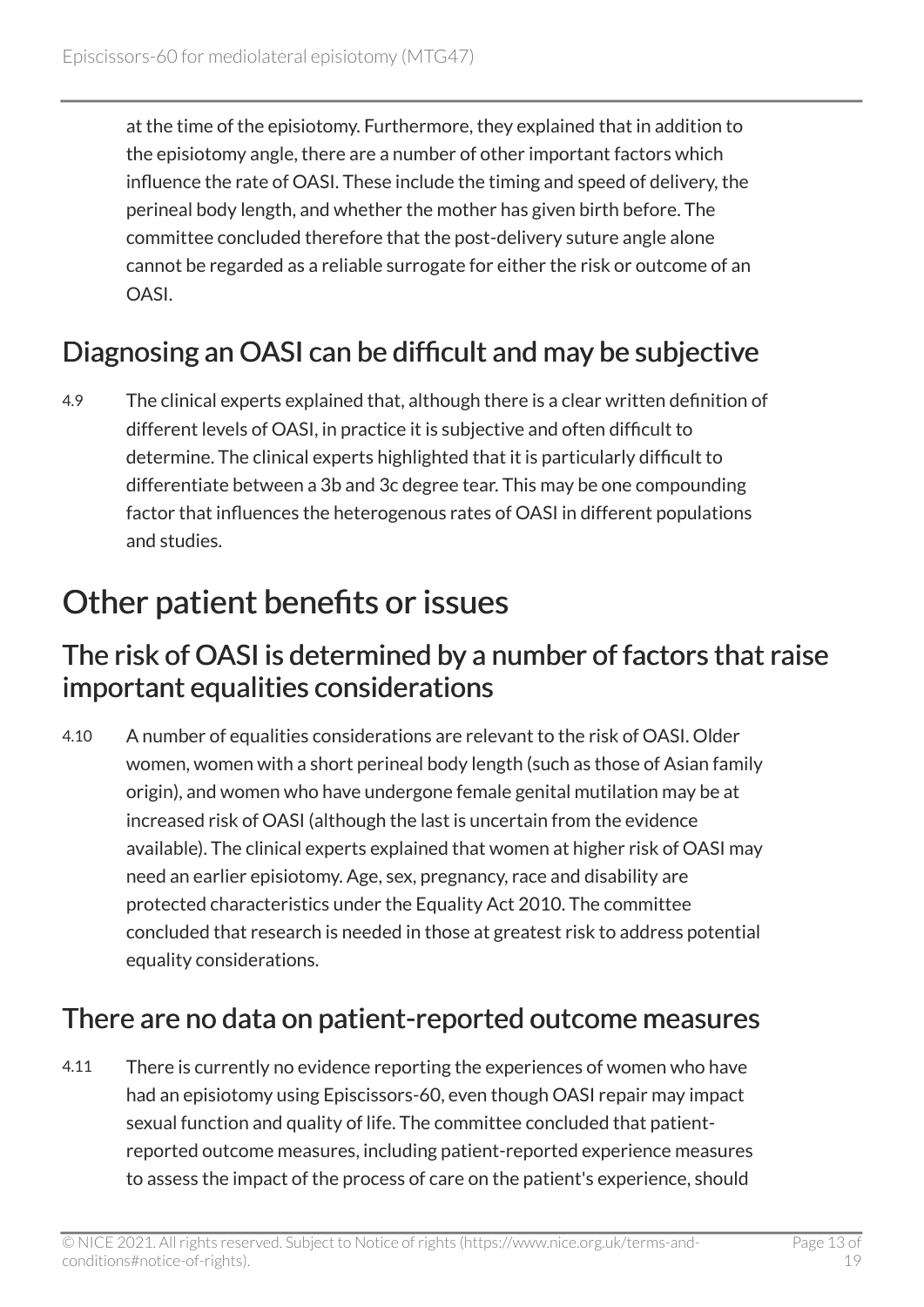be included in future research to assess the impact of Episcissors-60.

## <span id="page-13-0"></span>NHS considerations overview

### Using single-use disposable Episcissors-60 may have an environmental impact

- 4.12 The company stated that disposable Episcissors-60 are discarded after a single use and cannot be recycled. Because of this the committee and experts raised concern about the sustainability of the technology and a possible negative environmental impact.
- 4.13 The clinical experts said there may be wastage when Episcissors-60 are opened in preparation for an episiotomy but not then used. Experts estimated that wastage of Episcissors-60 is most likely with midwife-supervised spontaneous vaginal deliveries. Experts thought that if Episcissors-60 were opened for all spontaneous births in preparation for a possible episiotomy, but the women delivered spontaneously, then wastage would result. On the other hand, the need for an episiotomy is more predictable when an obstetrician performs an operative vaginal delivery, meaning that wastage may be less likely. The EAC stated that the problem of wastage is more relevant with single-use disposable Episcissors-60 (which would need to be thrown away once opened) rather than reusable Episcissors-60 (which could then be resterilised).

## <span id="page-13-1"></span>**Training**

## Using Episcissors-60 alongside a training package has increased midwives' confidence in doing episiotomies

4.14 In one clinical expert's hospital, a training package was delivered at the same time as introducing Episcissors-60, which included doing episiotomies on a dummy. Experts stated that this training increased midwives' confidence in doing episiotomies. The experts emphasised, however, the importance of focusing training on optimal episiotomy practice in the context of a wider bundle of measures to minimise the risk of OASIs.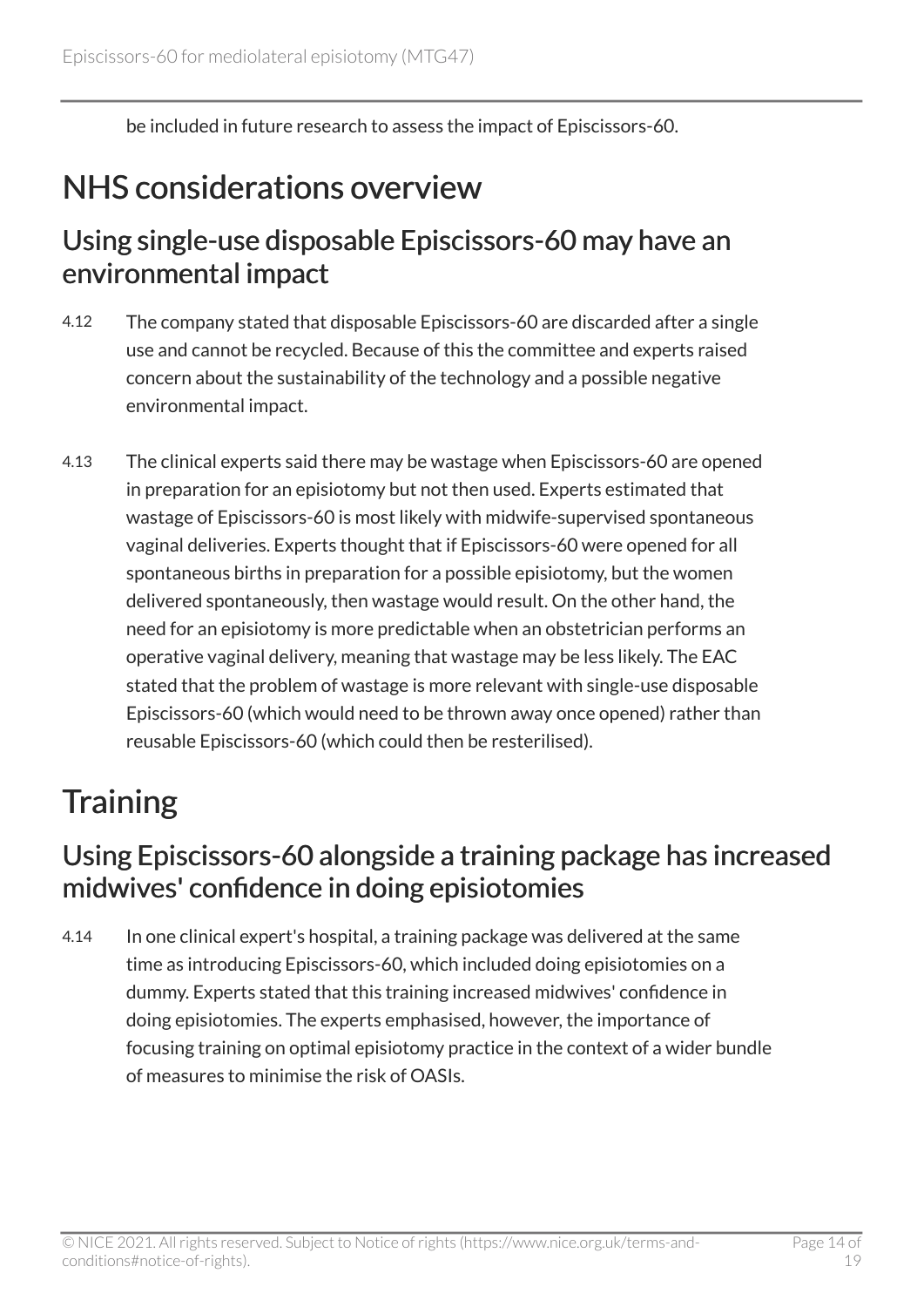## Ease of use of Episcissors-60 is uncertain

4.15 Two studies report favourable data on how easy it is to use reusable Episcissors-60, but they are poor quality. The clinical experts were divided on their experiences and those of their colleagues about how easy it is to use Episcissors-60. Midwives were identified by some as the most supportive professional group of Episcissors-60 but opinion among obstetricians is mixed.

## <span id="page-14-0"></span>Service implications

## Episcissors-60 may increase the rate of episiotomy

4.16 There is some evidence to suggest that introducing Episcissors-60 may increase the rate of episiotomy, but the quality of this evidence is poor. The clinical experts explained that, if episiotomy rates are increased, this may be because of increased staff confidence in doing episiotomies, and because of introducing the OASI care bundle. The clinical experts acknowledged that there is no consensus on what best-practice episiotomy rates should be either in spontaneous or operative vaginal delivery.

## The impact on length of hospital stay with Episcissors-60 is uncertain

4.17 The clinical experts said it was difficult to be certain about how an OASI affects length of hospital stay. They explained that there are several factors that affect length of stay after delivery, including the method of delivery and severity of OASI, as well as those relating to establishing feeding and wellbeing for the newborn baby and mother. Experts explained that women with fourth-degree tears stay in hospital longer than those with third-degree tears. One expert stated that women who have a spontaneous vaginal delivery and an OASI stay overnight, whereas women with uncomplicated spontaneous vaginal deliveries are normally discharged the same day. Women who have had an operative vaginal delivery normally stay in hospital overnight even in the absence of an OASI, so an increase in length of stay may not be a consequence of the OASI itself in these women.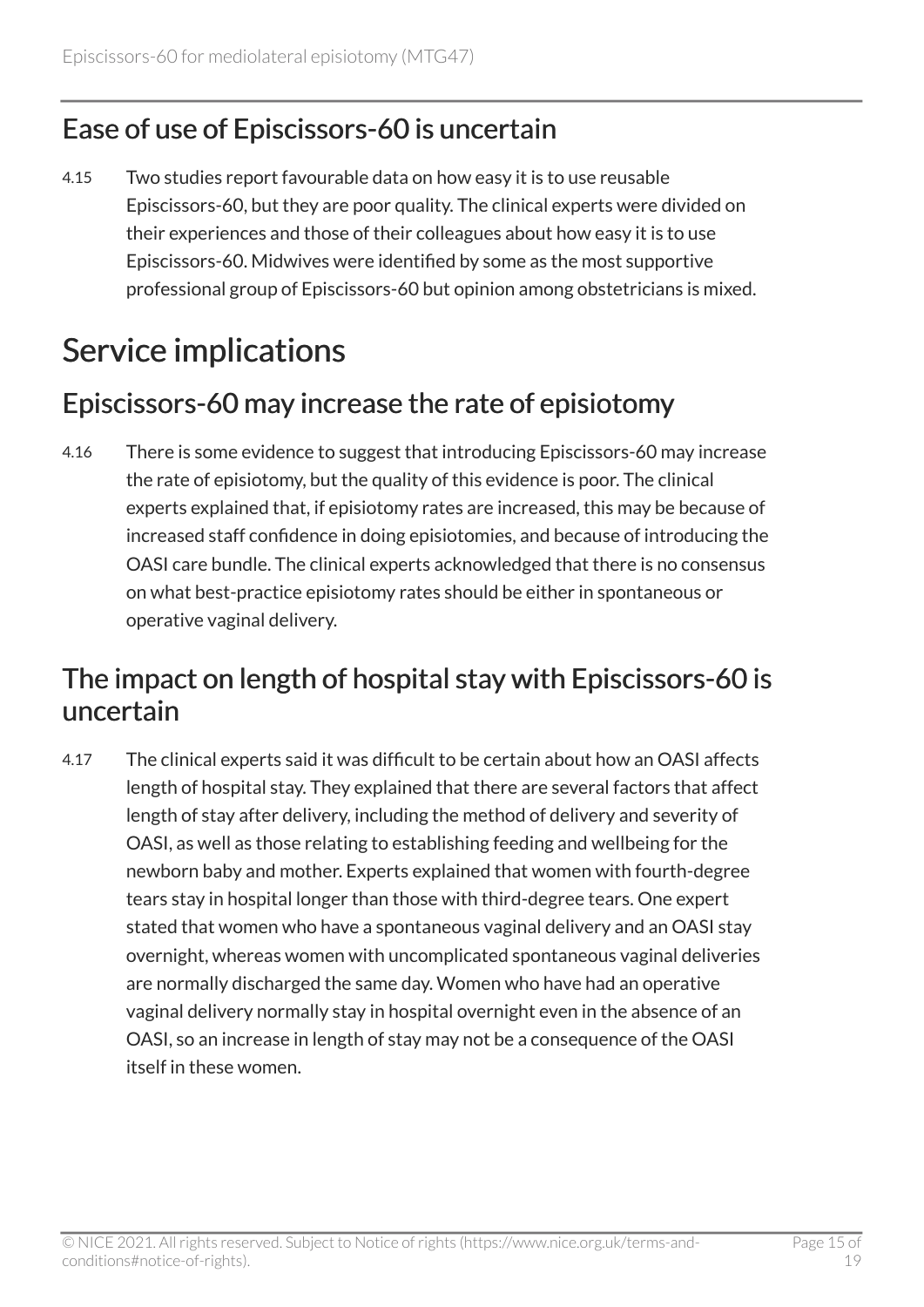## <span id="page-15-0"></span>Cost modelling overview

## The EAC's updated model is acceptable but uncertainties remain

4.18 The committee considered that, because of the uncertainties about the possible clinical benefit of Episcissors-60, it was difficult to draw firm conclusions about any cost benefits. The committee concluded that further evidence is needed to show if reusable and single-use disposable Episcissors-60 lead to cost savings when compared with using standard scissors.

## <span id="page-15-1"></span>Main cost drivers

## The OASI rate is a key driver in the model

4.19 The committee considered the factors that are likely to be important in determining the cost impact of Episcissors-60. The EAC identified the key driver in the cost model to be the OASI rate in the comparator, standard scissors arm. The lower the rate of baseline OASI, the less of an impact introducing Episcissors-60 can have on the rates of OASI, and the potential for cost savings. The clinical experts discussed how the rate of OASI varies depending on the population studied and its different demographics. The committee concluded that more robust evidence is needed that includes these important considerations to better understand the cost impact of using single-use disposable Episcissors-60 in the NHS.

## <span id="page-15-2"></span>Cost savings

## Cost modelling for Episcissors-60 has limitations but cost savings are likely if Episcissors-60 reduce the OASI rate

4.20 The EAC's revised cost model showed that over 1 year, compared with standard episiotomy scissors (based on a cost per use of reusable episiotomy scissors), Episcissors-60 are associated with a cost saving of around £30.70 per patient. In an EAC scenario analysis, the cost of standard scissors was increased to reflect a possible higher cost of single-use disposable standard scissors. This increased the incremental cost saving to £34.44 per patient. The cost of standard scissors cannot be reported because this cost is considered confidential by NHS Supply Chain. Further detail can be obtained by contacting NHS Supply Chain.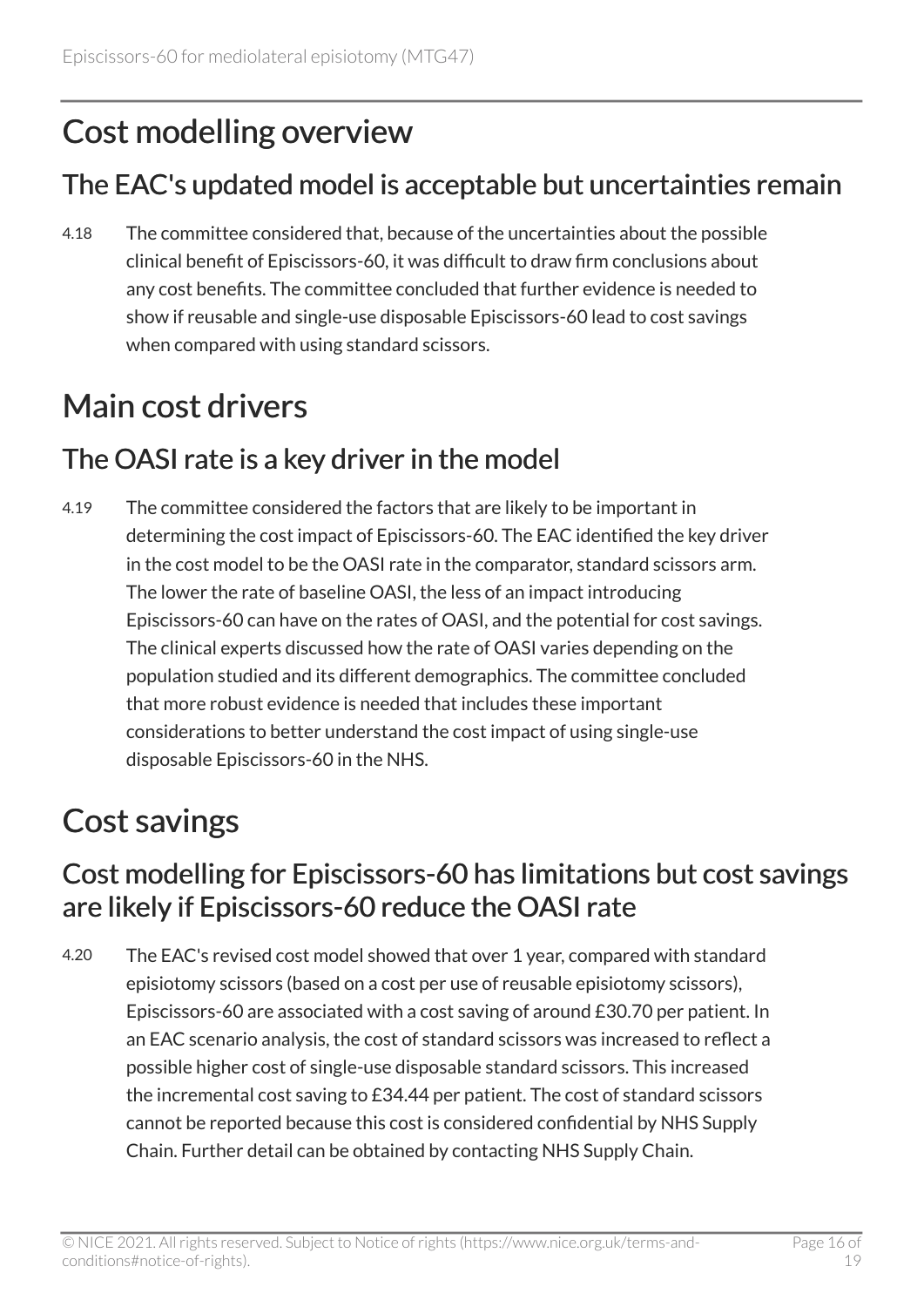4.21 The clinical experts said that uncertainties in the evidence and the higher cost of reusable Episcissors-60 compared with standard scissors have affected the adoption of the device. The committee considered that the EAC may have underestimated the cost of an OASI repair in their model. The EAC confirmed that NHS reference costs for perineal trauma were used, but long-term costs associated with OASI, including managing faecal incontinence, are not accounted for in the EAC's model. The EAC and experts agree that there may be additional long-term costs to the NHS of managing patients with OASI including the need for additional therapies and social care. The committee suggested that the time horizon for future studies and cost estimates should be sufficiently long to capture these important aspects of holistic care. One clinical expert thought that the cost of a caesarean section should also be included because some women may elect to have this as an alternative to accepting the possible consequences of an OASI complication of a vaginal delivery.

## <span id="page-16-0"></span>Further research

### Further research is needed to address the uncertainty in the safety and efficacy of Episcissors-60

4.22 The committee concluded that further research is needed to address uncertainties about the safety and efficacy of Episcissors-60. This research should be sufficiently robust in design and implementation to determine if Episcissors-60, in addition to an OASI care bundle, adds clinical value compared with using standard episiotomy scissors and visual assessment of the cutting angle in addition to an OASI care bundle. It was the opinion of the experts that a randomised controlled trial would be ethical and feasible to do. Trials would need to ensure that optimal bundles of clinical care to reduce OASI risk were defined and applied equally to both intervention and comparator arms and that OASI rates, length of hospital stay, incision length and blood loss, patientreported outcome measures, and cost analysis were included. Studies should include women who have not given birth before, women having an operative vaginal delivery, and women of Asian family origin to ensure that equalities considerations are addressed. The research should provide data to inform cost modelling and should be designed within a timeframe to provide useful information before this guidance is reviewed.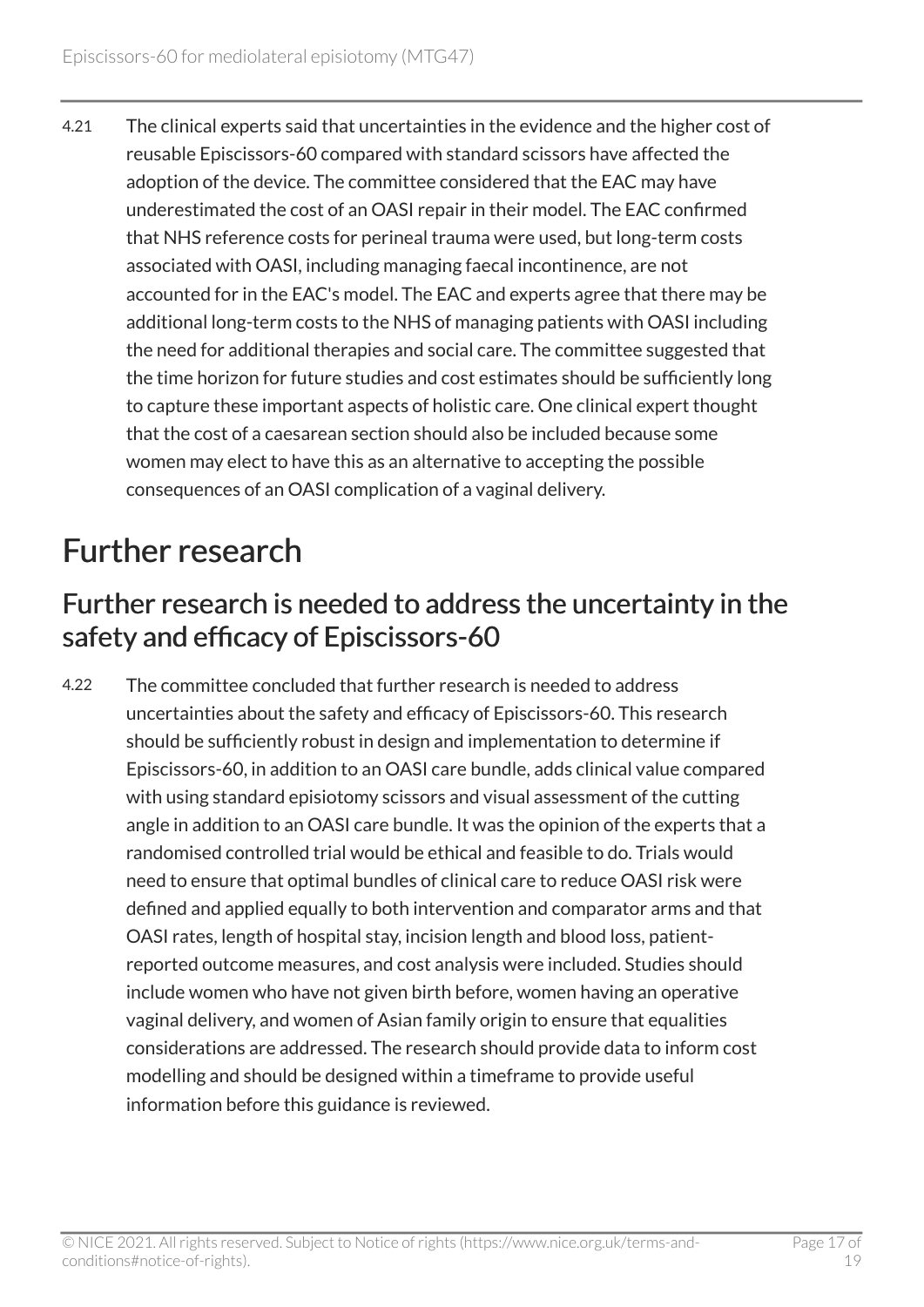# <span id="page-17-0"></span>5 Committee members and NICE project team

## <span id="page-17-1"></span>Committee members

This topic was considered by the [medical technology advisory committee](https://www.nice.org.uk/Get-Involved/Meetings-in-public/Medical-Technologies-Advisory-Committee/Members) which is a standing advisory committee of NICE.

Committee members are asked to declare any interests in the technology to be appraised. If it is considered there is a conflict of interest, the member is excluded from participating further in that evaluation.

The [minutes](https://www.nice.org.uk/get-involved/meetings-in-public/medical-technologies-advisory-committee) of each committee meeting, which include the names of the members who attended and their declarations of interests, are posted on the NICE website.

## <span id="page-17-2"></span>NICE project team

Each medical technologies guidance topic is assigned to a team consisting of 1 or more technical analysts (who act as technical leads for the topic), a technical adviser and a project manager.

Faye Sheldon Technical analyst

Lizzy Latimer Technical adviser

Elizabeth Islam Project manager

ISBN: 978-1-4731-3665-6